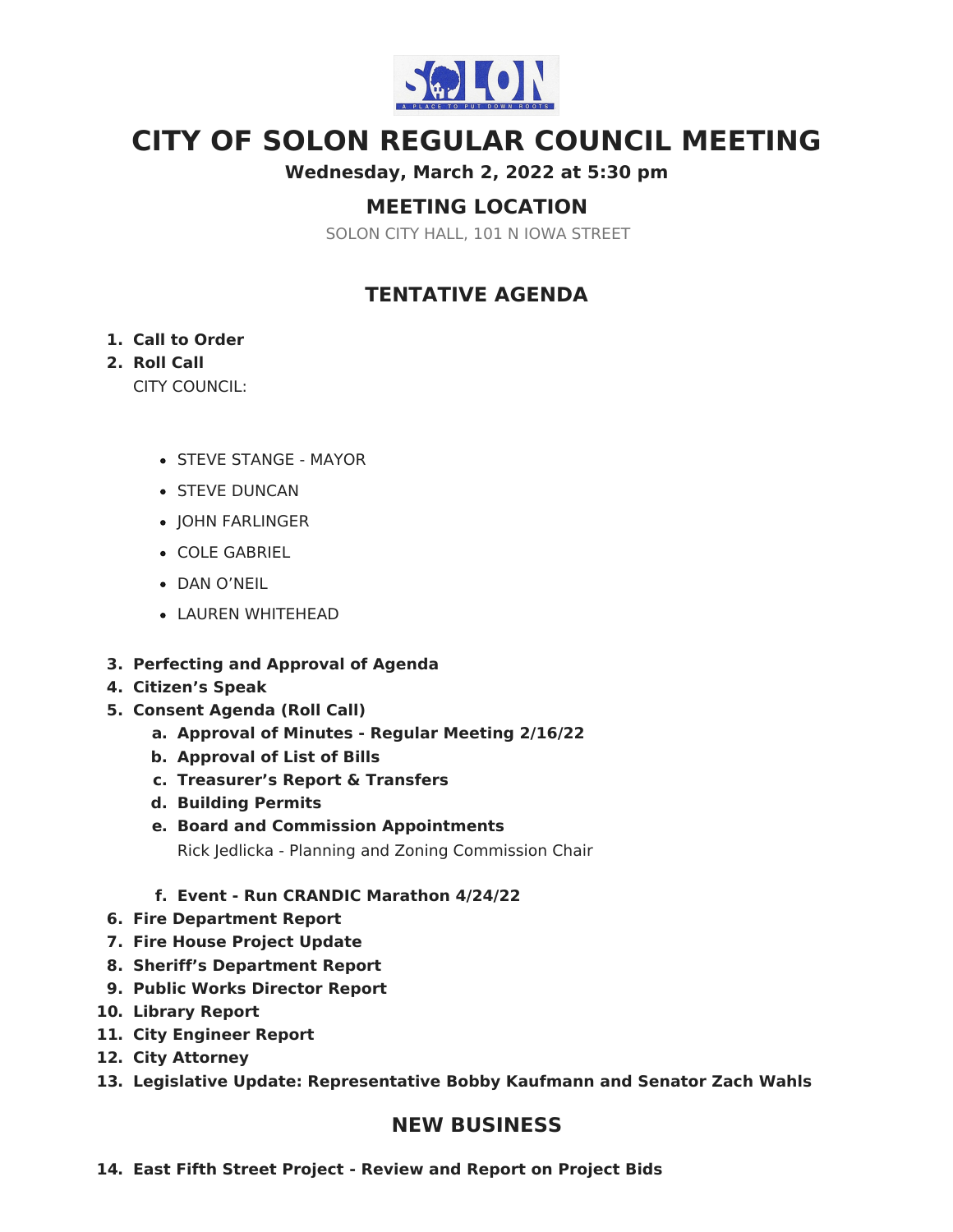Council discussion and possible action on bids for the East Fifth Street Project.

#### **15. Resolution No. 22-13 East Fifth Street Project Bid Award**

Council discussion and possible action on Resolution No. 22-13, a resolution to award bid of the East Fifth Street Project to Eastern Iowa Excavating and Concrete.

**16. Resolution No. 22-14 North Market Square Phase 2 - Ahsure Investments, LLC Developer's Agreement**

Council discussion and possible action on Resolution No. 22-14, a resolution on Developer's Agreement for North Market Square Phase 2 - Ahsure Investments, LLC.

#### **17. Resolution No. 22-15 North Market Square Phase 2 Site Plan**

Council discussion and possible action on Resolution No. 22-15, a resolution on North Market Square Phase 2 site plan.

### **18. Resolution No. 22-16 Resolution Setting Date for Public Hearing on Urban Renewal Plan Amendment**

Council discussion and possible action on Resolution No. 22-16, a Resolution Setting Date for Public Hearing on Urban Renewal Plan Amendment for April 6, 2022.

# **19. Resolution No. 22-17 Resolution setting the date for public hearing and additional action on proposal to enter into General Obligation Corporate Purpose Loan Agreement and to borrow money thereunder in a principal amount not to exceed \$2,500,000**

Council discussion and possible action on Resolution No. 22-17, a Resolution setting the date for public hearing and additional action on proposal to enter into General Obligation Corporate Purpose Loan Agreement and to borrow money thereunder in a principal amount not to exceed \$2,500,000 with public hearing date of March 16, 2022.

#### **20. Windstream Easement**

Council discussion and possible action on Windstream Easement.

# **CLOSED SESSION**

#### **21. Closed Session**

Closed Session. Council to consider entering into closed session pursuant to Iowa Code Chapter 21.5(j) allowing for closed session regarding a real estate transaction.

# **OTHER BUSINESS**

- **22. Council Committees: Streets, Utilities, Personnel, Finance, Building Needs/Growth**
- **23. City Clerk Report**
- **24. City Administrator Comments**
- **25. Council Comments**
- **26. Mayor Comments**